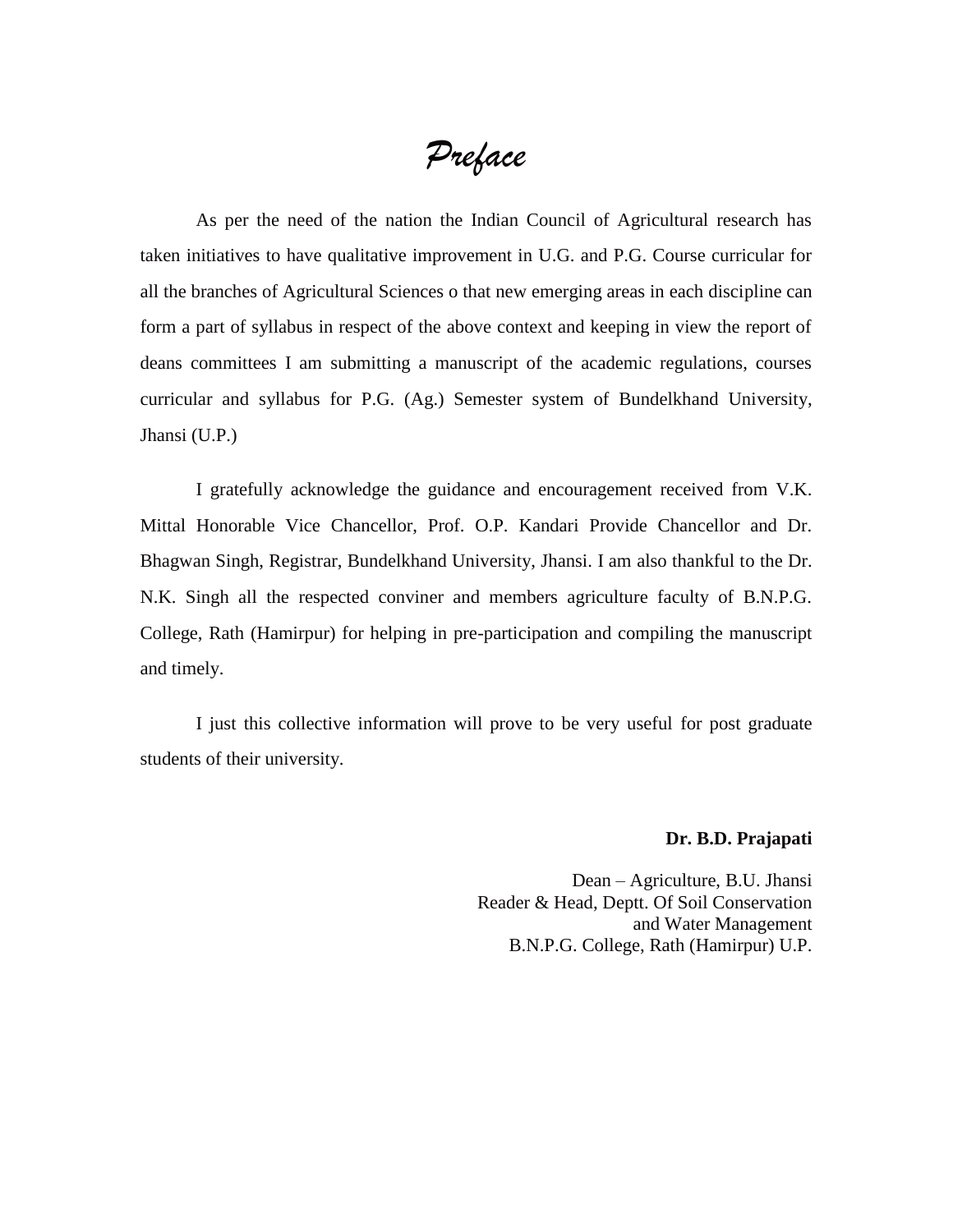## **ORDINANCE – 2008**

 There shall be a post graduate programme leading to degree of Master of Science in Agriculture (M.Sc. Ag.) under the faculty of Agriculture, Bundelkhand University, Jhansi (U.P.) India.

- 1. The system of education in postgraduate programme leading to degree "Master in Agriculture (M.Sc. Ag.)" shall be refers to "Semester System of Education" from academic session 2008.
- 2. The duration of the programme shall be four academic semester.
- 3. The academic semester in a year shall be refers to  $5<sup>th</sup>$  July to  $30<sup>th</sup>$  November and  $10^{th}$  Dec. to  $5^{th}$  May (Including Registration, Teaching & Examination etc.).
- 4. The candidate seeking admission in first academic semester must have passed graduation (for detail see curriculum & syllabus of each specialized master programme separately), from any recognized university under section 2f, 2f  $\&$ 12b & UGC act. 1956 or established under section 3 which have completed 5 years since establishment or with a record of at least 2 batches of students having completed their degree programme whichever is earlier (hereinafter referred to as recognized university) or ant other examination recognized equivalent thereto with a minimum of 50% (in case of SC/ST 45%) or more mark or equivalent grade in the aggregate and must include passing of a common entrance examination conducted centrally by the Bundelkhand university, Jhansi (India) in the form of written test prescribed by the academic council of the university from time to time.
- 5. There shall be two common courses of agricultural statistics, on in  $1<sup>st</sup>$  semester other in 2nd semester out of 15 course including one optional course opted by student in place of thesis for all the student of each specialized master programme in agricultural science. The rest of 14 courses form the programme of specialization. (See curriculum seminar in the programme).
- 6. There shall be one compulsory seminar in the programme (see curriculum model of semester programmes.
- 7. The medium of instruction & examination shall be Hindi and/or English.
- 8. Each student shall be required to attend not less than 3/4 of the lecturers delivered and practical held separately during each academic semester of the programmes.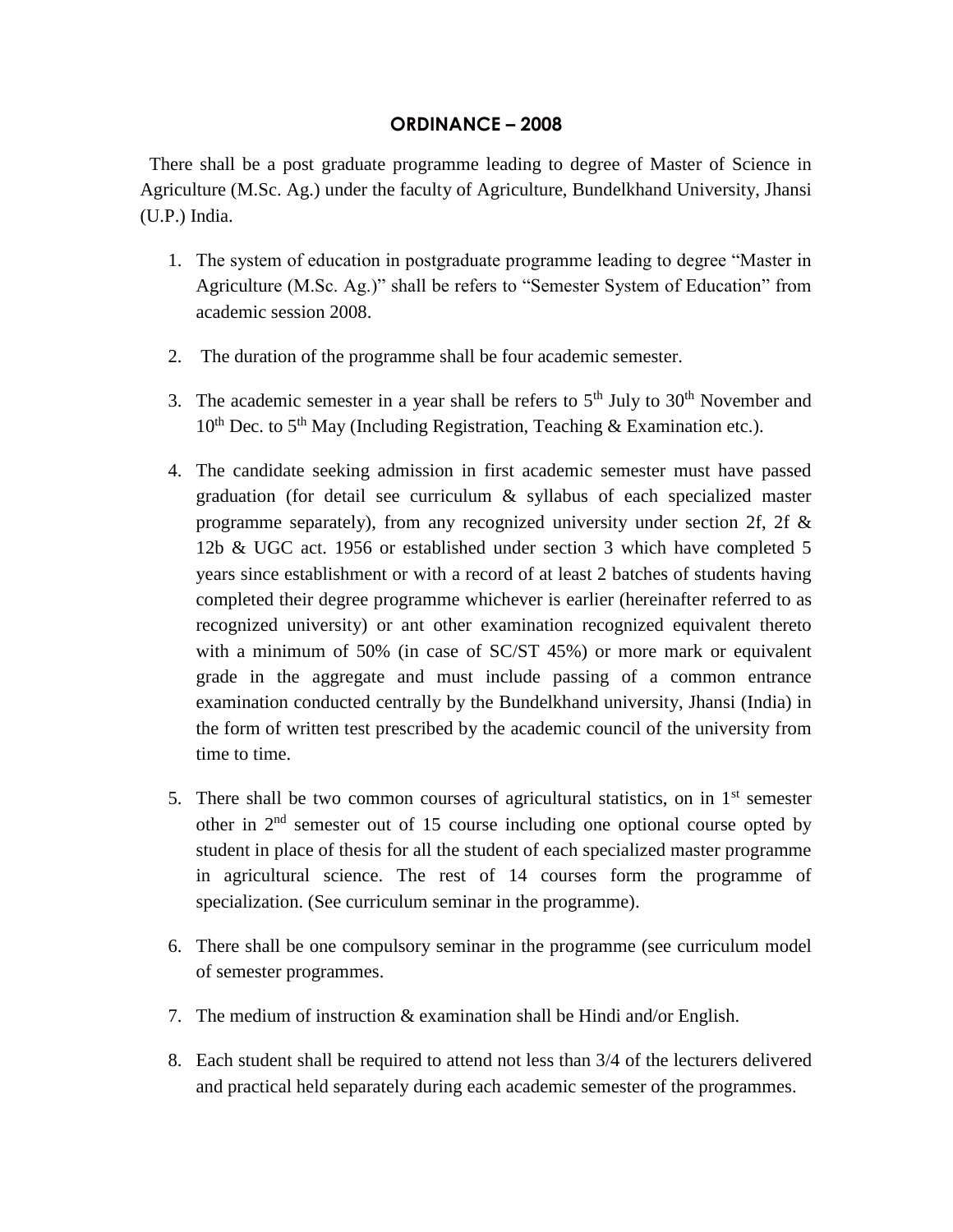- 9. A student attended less than 3/4 of the lecturers delivered and practical held separately during each academic semester of the programme shall be readmitted on application in the same semester running during the year in the college.
- 10. The curriculum and scheme of examination is given in model of semester programme.
- 11. The basis of assessment of student of the programme shall be as follows –
- 12. Internal Assessment of 20% shall be through mid semester written examination in each course including optional Course opted by student in place of thesis shall be of 2 hr. duration conducted by internal teacher teaching the course.
- 13. External Assessment of 80% shall be through final written and practical examination, in each course including optional course opted by student ill place of thesis, in the weightage ratio of 1:1 respectively, to be held at the end of each academic semester on a date fixed by the Bundelkhand University, Jhansi (U.P.)
- 14. The thesis evaluation also shall be based on the internal (supervisor) and external evaluation in the weightage ratio of 2:3 respectively.
- 15. The practical of each course including optional course opted by the student in place of thesis shall be evaluated by both internal & external examiners combinedly on the basis of mutual understanding recommended by board of studies and appointed by Vice-Chancellor, Bundelkhand University, Jhansi, India.
- 16. The seminar shall be evaluated by the committee comprise Head of Deptt. (Chairman), teacher incharge of the seminar and all other teachers of the department. It shall be evaluated as satisfactory / unsatisfactory. If unsatisfactory, he / she will be required to deliver it again.
- 17. Classification of result –
- 18. Classification of result on the basis of total aggregate marks of all four semester shall be as follow –
- 19. Distinction: '75 % of total marks or above
- $20<sup>-1</sup>$  $1<sup>st</sup> Division: 60% of total marks or above$
- 21.  $2<sup>nd</sup>$  Division: 45% of total mark or above but below 60%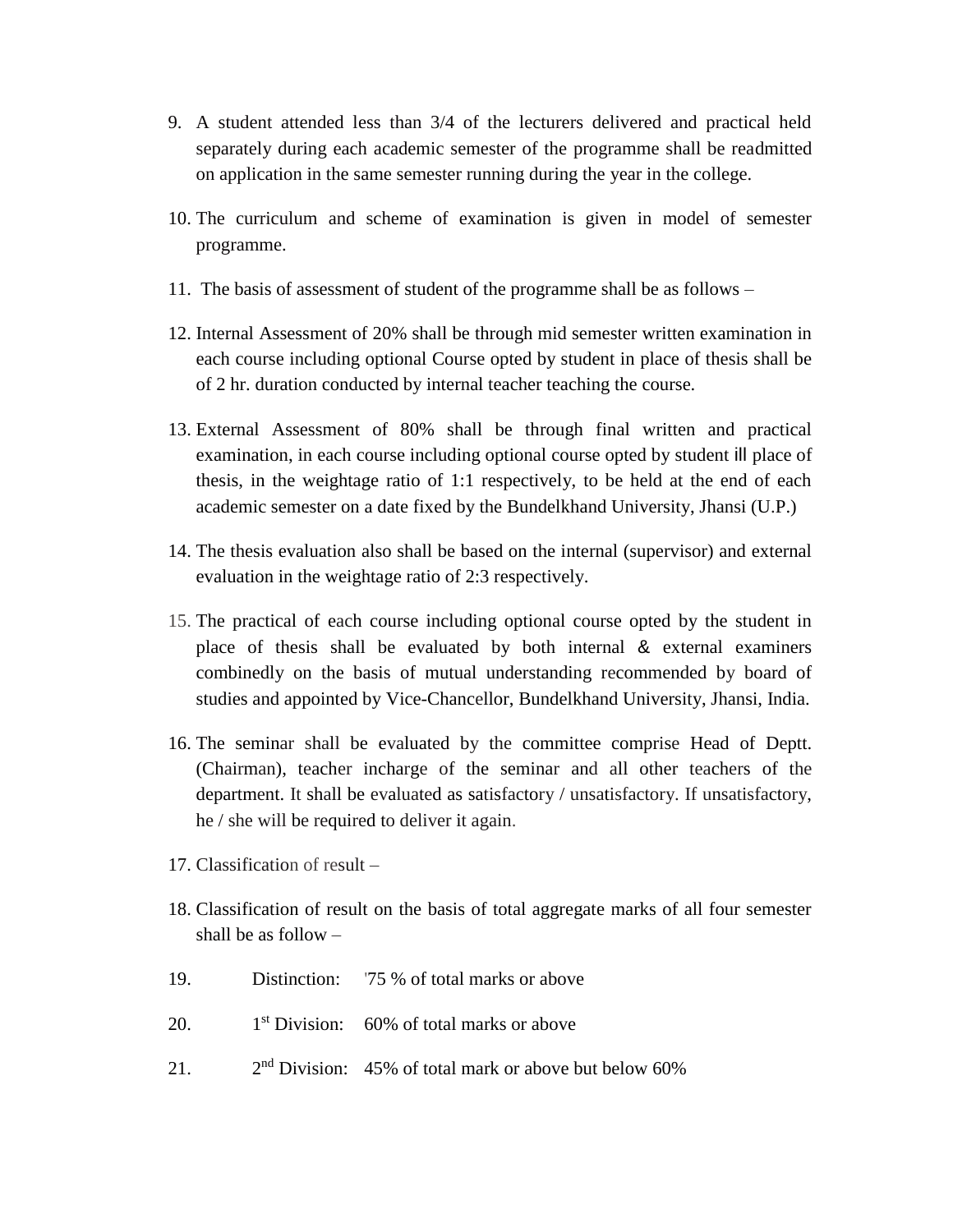## **22.** Fail :<45 % of total marks

23. **OR** 

- 24. Equivalent grade in 10 point scale
- 25. The minimum marks requires to pass as semester shall be 45% secured in aggregate in all opted courses but student has to secure at least 33% marks in aggregate in each course including exam of theory and practical separately.
- 26. The student who has not pass, the semester exam shall be allow to registration for next semester but will required to pass the consecutive semester exam in which he/she has not passed. Further the student securing less than 33 % marks in aggregate shall not be allow to register in next semester but shall be allow to re registration in coming concerned semester.
- 27. The student once admitted and registered for master of science in agriculture will be allow to complete his master degree in at most 8 academic semester duration.
- 28. The student who fails to appear in any stage of examination (mid, final written & practical) shall be marked absent and awarded zero marks in the examination.
- 29. The student who fails to appear in mid term internal assessment due to illness shall be allow for internal assessment on request made on application with medical certificate signed by C.M.O. within time period of semester.
- 30. In no case the time period to complete Master Programme in agriculture science will not be extended more than 8 academic semesters.
- 31. A student shall not be re-registered more than one time in the same I academic semester.
- 32. There shall be no provision to appear as private student in any semester of the programme.
- 33. The appointment of examiners of each academic semester final examination shall not be less than 50% from the faculty of Agriculture, Bundelkhand University, Jhansi (U.P.).
- 34. The internal & external examiners shall be a lecturer/Reader/ professor as defined in·· the university Act. or scientist /Sr. Scientist/Principal Scientist of ICAR or equivalent and have at least 3 years Post Graduate (incase of under graduate 7